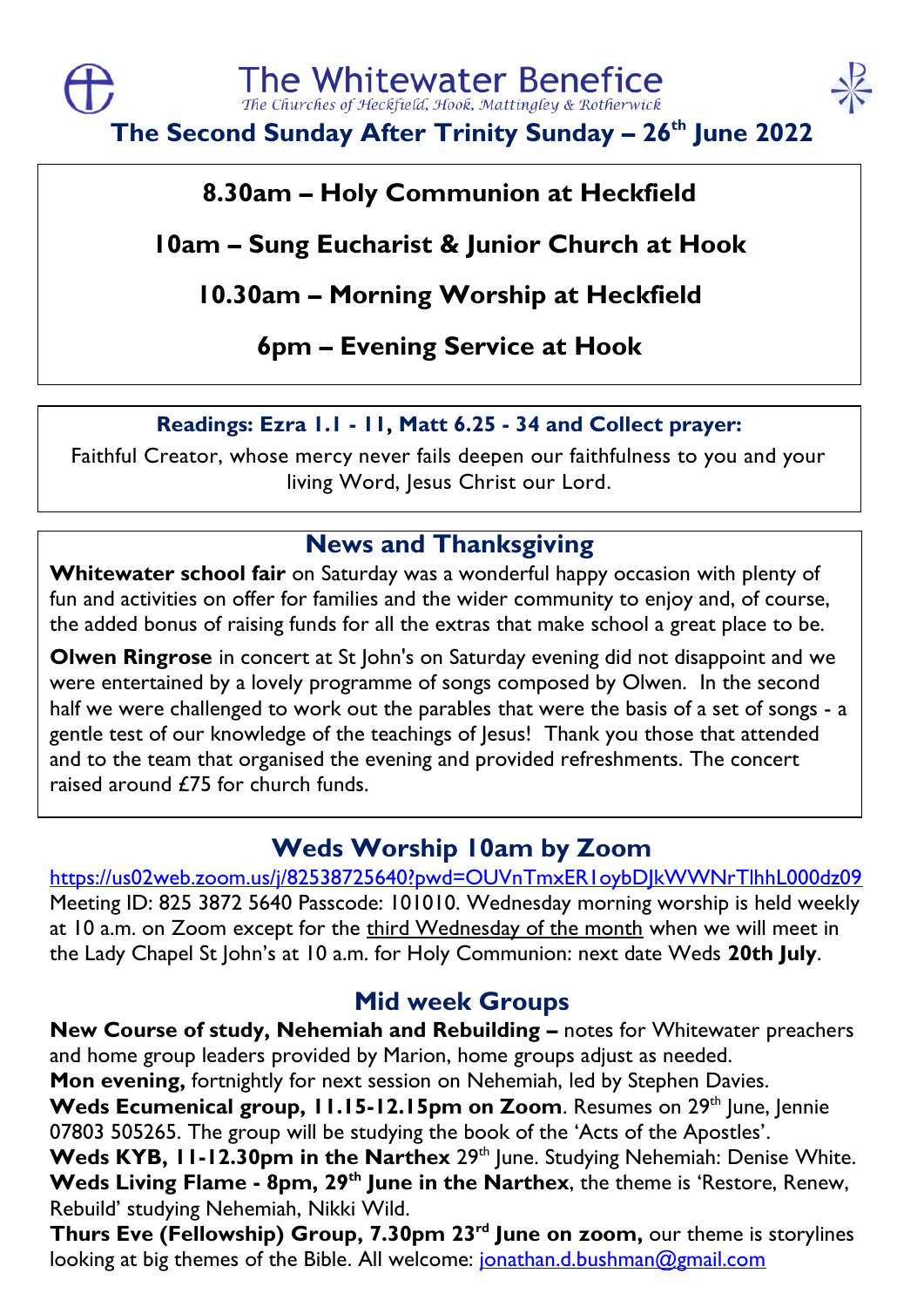**Sunday Fellowship Group, 8pm** meeting in central Hook on 26<sup>th</sup> June studying Nehemiah. For more information Caroline Bushman 01256 959699.

#### **Daily & Community Prayer**

**On Zoom** - Mondays and Fridays at 8.30am. Shona is in touch with you this month June. **Whats App** - prayer group continues 24/7 for which we are so grateful. **Monday Prayers** - 2<sup>nd</sup>, 3<sup>rd</sup> and 4<sup>th</sup> Mondays of the month at 10.30am in the Lady Chapel.

#### **Groups Meeting at St John's Hook**

**Knit & Knatter** - Mon 4<sup>th</sup> July, 2 - 4pm, Gill Morley. **St John's Lunch Club** - Tuesday 12<sup>th</sup> July 12.30pm, book via the office. **Bumps & Babes** – Weds 29<sup>th</sup> June, 9 - 11am and every Wednesday term time. **Fingerprints** - Thurs resumes 7<sup>th</sup> July, 2 - 3.30pm and every Thursday term time. **Friendship Cafe** - Every Thursday, 10am (renew old friendships and make new ones!) **St John's Church Choir**, Friday 7.15pm Juniors, 7.45pm Seniors, Stephen Davies. (01256) 764574.

#### **June and July 2022 Hook and HMR Dates for Worship**

| Tues 28th June             | 11am               | <b>Funeral</b> for the late Joan Mandry at Heckfield        |
|----------------------------|--------------------|-------------------------------------------------------------|
| Sat 2 <sup>nd</sup> July   | 2pm                | <b>Wedding</b> Bethany Gibbs and Harvey Adams at Rotherwick |
| Sun 3rd July               | 8.30am             | <b>Holy Communion at Hook</b>                               |
|                            | 10am               | <b>All Age Service at Hook</b>                              |
|                            | 10.30am            | Holy Communion at Heckfield                                 |
|                            | $12-5pm$           | <b>Village</b> Show at Hartletts Park Hook                  |
|                            | 6pm                | <b>Holy Communion at Hook</b>                               |
| Sun 10th July              | 8.30am             | <b>BCP Holy Communion at Rotherwick</b>                     |
|                            | 10am               | Holy Communion & Junior Church at Hook                      |
|                            | $10.30$ am         | <b>Family Praise at Rotherwick</b>                          |
|                            | 6pm                | <b>Holy Communion at Hook</b>                               |
|                            | 6.30 <sub>pm</sub> | <b>Evensong at Rotherwick</b>                               |
| Sun I 7 <sup>th</sup> July | 8.30am             | <b>BCP Holy Communion at Mattingley</b>                     |
|                            | 10am               | <b>Morning Worship &amp; Junior Church at Hook</b>          |
|                            | 10.30am            | <b>Matins</b> at Mattingley                                 |
|                            | $10.30 - 4pm$      | <b>Rotherwick Village Fair</b>                              |
|                            | 6pm                | Holy Communion at Hook                                      |
| Sun 24th July              | 8.30am             | <b>BCP Holy Communion at Heckfield</b>                      |
|                            | 10am               | <b>Choral Holy Communion &amp; Junior Church at Hook</b>    |
|                            | 10.30am            | <b>Service in Heckfield</b>                                 |
|                            | 6pm                | <b>Reflective Service at Hook</b>                           |
| Sun 31 <sup>st</sup> July  | 8.30am             | <b>BCP Holy Communion at Hook</b>                           |
|                            | $10.30$ am         | <b>Benefice Holy Communion at Mattingley</b>                |
|                            | 6pm                | <b>Holy Communion at Hook</b>                               |

### **St John's Dessert Evening 16th July**

*6pm onwards, tickets £10, Under 12's £5*

Come and spend an indulgent evening trying lots of different desserts. All you have to do is buy a ticket which gives you a bowl and spoon – you can try as few or as many desserts as you wish. Tea and coffee is available, please bring your own cold/alcoholic drinks. If you can make a dessert please contact Gill Morley on 07967 370279. Tickets available from the Church Office.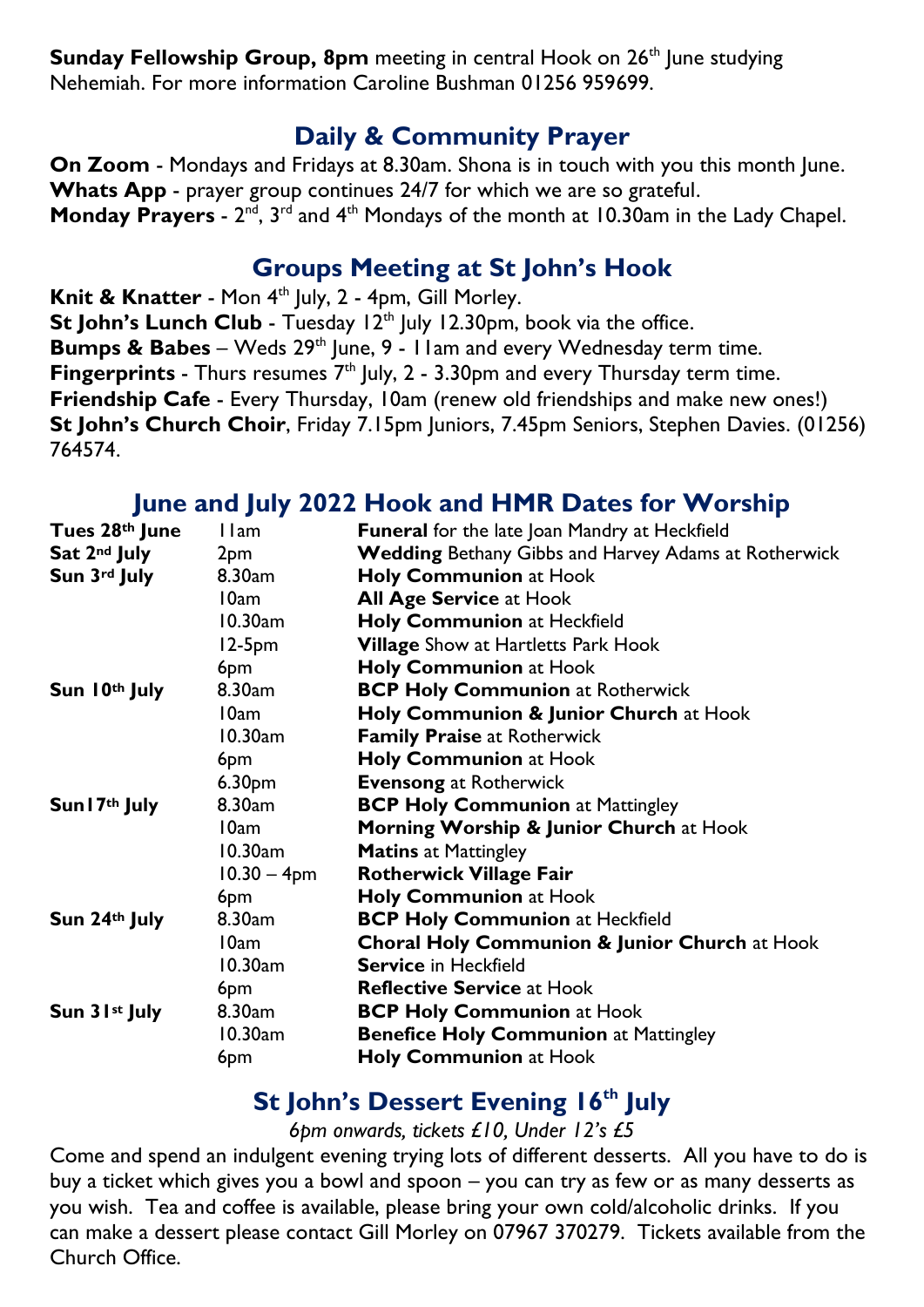### **Sunday 17th July Rotherwick Village Fair 10.30am – 4pm**

The Benefice is helping 'man' the kitchen at Rotherwick Village Hall during this fun packed day. We need two helpers to serve tea, coffe and cake for the 13.30pm – 14.30pm slot. Please contact Shona or let the Office know if you can help. The Fair will be packed with attractions such as local craft salls; a blues/folk band; coconut shy; bouncy castle; tomahawk throwing and spot the scarecrow!

### **St John's led Hook Village Litter Pick**

Sunday 17th July from 11.00 a.m. at Hartletts Park. Come and join others from Hook in caring for our village and the environment. All equipment provided; just bring enthusiasm and a smile!

# **Holiday Club 1st and 2nd September 2022**

We will be running a Holiday Club at St. John's church for the young people (aged 5 to 14 years) of the community on the 1st and 2nd of September 2022. There will be crafts, games and lots of fun! We will explore the diary of a disciple, Luke's story of lesus' life. We are looking for adult help for this event both on the day and for planning. If you are interested then please let Jonathan Bushman know [\(jonathan.d.bushman@gmail.com\)](mailto:jonathan.d.bushman@gmail.com).

## **Saturday 3rd Sept: Wine Tasting at St John's**

7.15 for 7.30pm start. A guided wine tasting led by Keith Cooper of the Whitewater Valley Wine Society Tickets in advance only, from the the church office 01256 760169, £15each, non alcoholic tickets also available, soft drinks provided.

## **Hart Food Bank Latest Requests for this Week**

Tinned curries, stews, chilli, casseroles, stewed steak etc. Bottles of squash/long life juice, chocolate spread and peanut butter are needed please deliver to the local Food Bank outside the Life Church, thank you! <http://www.hart.foodbank.org.uk/>

### **Ukraine Supporters Network for Hart**

St John's Hook is hosting English lessons for Ukraine residents on Wednesday and Thursday mornings and a Friday morning Friendship Café. The English lessons are very well attended, thank you to everyone who has helped with setting these up.

**Hart Voluntary Action** is building a network to connect individuals and groups across the district who are seeking to offer support to the Ukrainian refugees; to connect hosts/ sponsors and their Ukrainian guests with local social activity and support; connect Hart residents offering skills and time with nearest support group; make best use of community resources, skills and assistance. If you have registered to be a host via the Family or Homes for Ukraine (Sponsorship) Schemes, or if you, your group, club society or organisation can offer support, please go to the HVA website [http://www.hartvolaction.org.uk/hart-residents](http://www.hartvolaction.org.uk/hart-residents-for-ukraine/)[for-ukraine/](http://www.hartvolaction.org.uk/hart-residents-for-ukraine/) and click on the appropriate link. Thank you!

## **Bluebell Café @ Holdshott Farm, every Friday @ 2-4pm**

Refreshments/activities provided for people with dementia and their carers and indeed anyone who feels lonely/needs support. Come for the whole time/drop in as you wish. Rosie's Tearoom, Heckfield RG27 0JZ, on the B3011. We would love to have volunteers to help on an occasional basis. Rosie 0118 9326266/Ron 01252 843472/David 01256 211508.